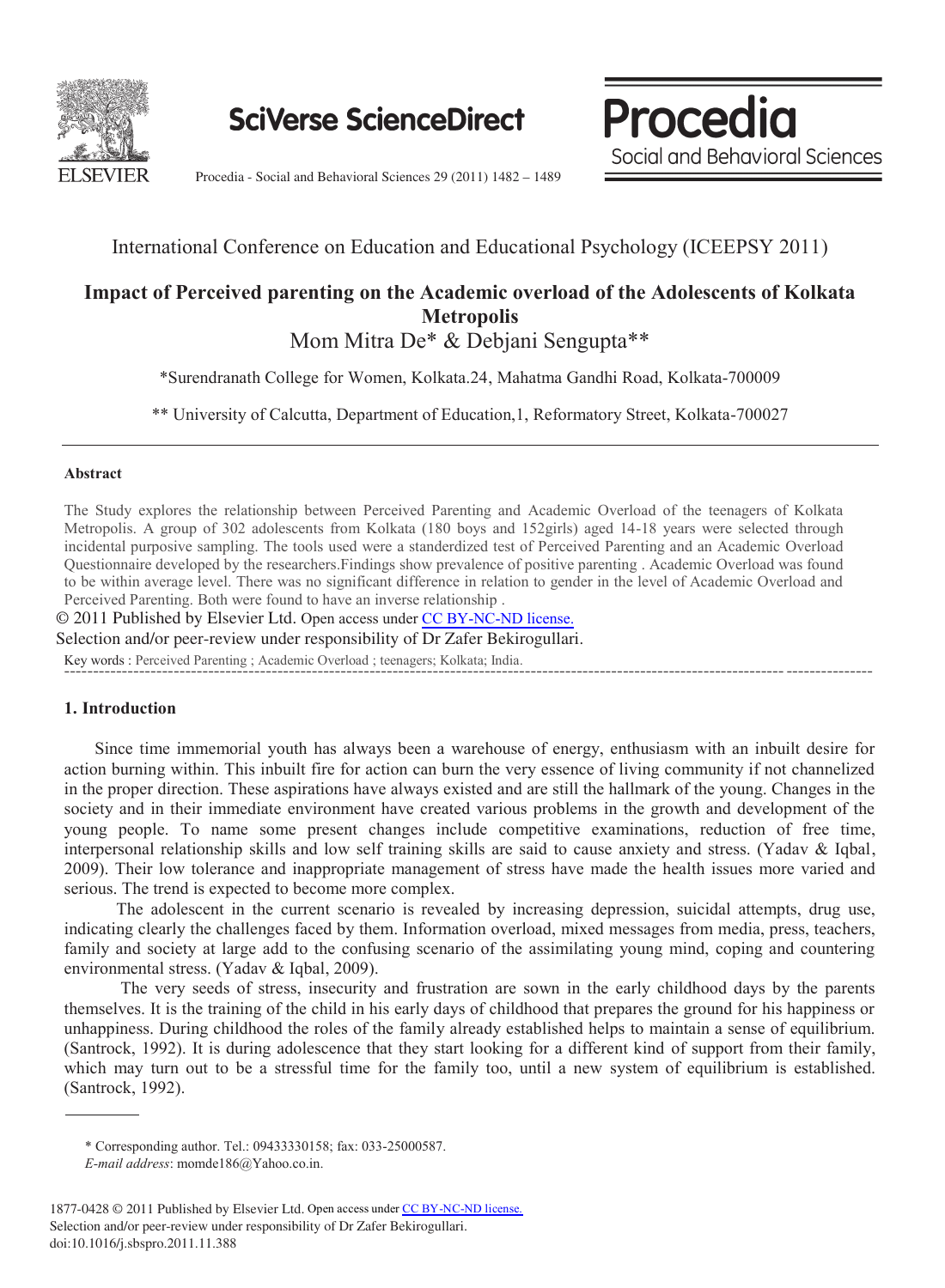Thus environment plays a very important role in the development of personality of the child. When the environment is very favourable and rich it creates a favourable impression in the person's developmental process. If this environment is dull or insipid, then the behaviour of the person is likely to be shaped in an unhealthy way. (Arnold,1960).Home being the first socializing agent, plays an important role in moulding the personality of the children in early infancy , as it is through the family that they learn the patterns of behaviour prevalent in the community. Certain early experiences leave indelible impression on the minds of the children that continue to influence to a great extent their behaviour throughout life. (Arnold, 1960). It therefore goes without saying that parental temperament, behaviour, character and mutual relation influence child's personality development. (Arnold, 1960).

 The causes of modern day problems lie to a great extent within the style of bringing up the adolescent in the childhood days. It is the parents who actually decide on the end product. That is if he/she will turn out to be a disgruntled youth or a person capable of handling success and failure with equal ease, without taking help of drug or suicide.

 Adolescence is a time when ordinary levels of stress are heightened by physical, psychological, emotional and social changes. Urban society alienates the adolescent from their new identity by not allowing them the rights and responsibilities of adulthood. Our achievement oriented highly competitive society puts pressure on the teens to succeed, often forcing them to set unrealistically high personal expectations. There is increased pressure in the schools, where success in narrowly defined and difficult to achieve. (Ameen, 2005).

 Some researchers argue that economic and political institutions have penetrated the family unit, reducing it to a consumer unit no longer able to function as a support system and supply family members with a sense of stability and rootedness. Awareness of the existing state of the world, threatened by sophisticated method of destruction can contribute to the adolescent's helplessness and hopelessness. Faced with these feelings and turning to escapist measures such as drugs, withdrawal and untimely suicide, (Ameen, 2005) explains the rising suicidal rate especially in India, where 23% of the adolescents are between the age range  $10 - 19$  years. (Bott & Jejeebhoy, 2000).

 The broad objective of the study was to examine the parent –child relationship that contributes to the social support system of an adolescent which eventually affects his/her mental health. The study specifically explored the relationship between Perceived Parenting and Academic Overload of the teenagers of Kolkata Metropolis.

 Academic Overload is defined by the excessive internal and external demands regarding academic performance which creates disequilibrium in the mental life of the child. (Pfiffer, 2001). It may also be viewed as the "stress or feeling of burden "resulting from various associated aspects of academic achievement. (Mitra & Sengupta, 2007).

 Parenting Styles on the other hand are collections of parental attitudes, practices and non-verbal expressions that characterize the nature of parent-child interactions. (Blasgow et al , 1997). The parenting style that has been observed here is based on how the child perceives his/her parenting. In other words it is the child's perception of his parental attitude towards him. (Bharadwaj, 1998; Mitra & Sengupta, 2007).

### **2. Participants**

 The participants were 302 Indian urban adolescents (Girls 150, and boys 152) of junior secondary and senior secondary English medium school students collected through incidental purposive sampling technique. They comprised of multi-lingual and multi-religious children, having mother tongue as Bengali and Hindi. The schools were selected according to their ranks in the board exams, and those that allowed the researchers to collect data . The mean age of the participants was 16 , ranging from 14-18 year olds. The particular group was selected for the study as it was assumed that children studying in standard schools and average to good schools would actually be prone to Academic Overload, due to its location in one of India's leading metropolitan city. Not only this it was also assumed that the problem is basically an urban social problem, it was expected that the adolescents studying here was more or less of high competence level as they were coming from parents of varied educational and occupational backgrounds, where the minimum level of educational qualification of the both the parents was found to be university graduate. The occupational category of parents ranged from IT professionals, doctors, scientists, teachers, bank employees to businessmen etc. It was therefore expected that the expectation level of the parents, teachers and peers of these adolescents to perform well would be high. This would ultimately affect their Perceived Parenting in this examination dominated environment. At the same time this age group faced the board exams of class X and Xii, together with the entrance examinations of various esteemed colleges and universities in the country. It was felt the pressure to excel and to stand out for future financial gains was mainly an urban phenomenon than a rural one.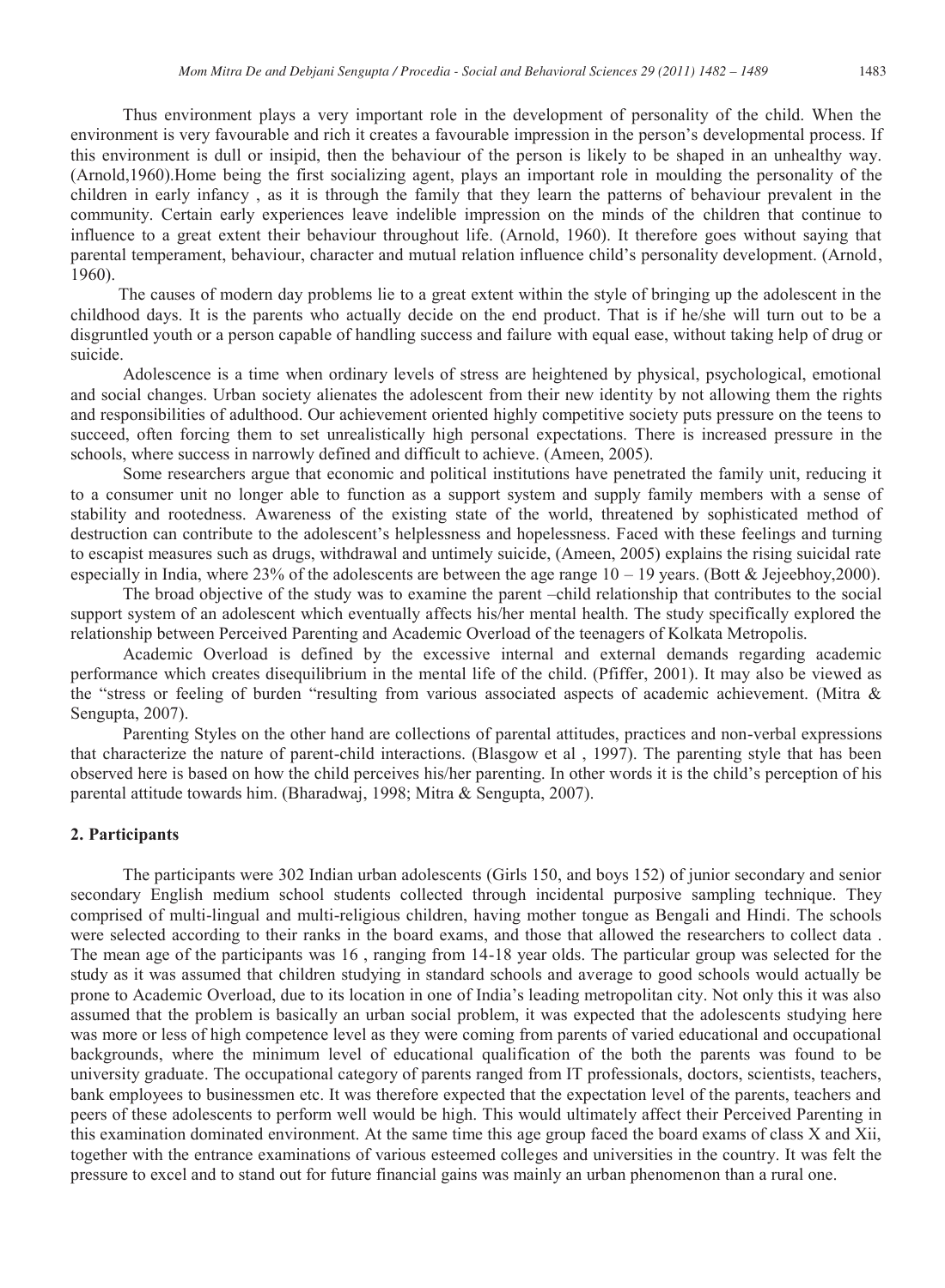#### **3. Instruments**

 Personal data Sheet was used to collect personal and familial information consisting of the subjects age, gender, class, stream, school, address, family constitution, income, occupation and educational qualification of both the parents.

The following measures of the variables have been used in the study.

 Perceived Parenting Scale includes eight models of parenting as designed by Bharadwaj, Sharma & Garg (1998). The scale represents a dichotomy in each parenting model. It can be studied as the role of mothering and fathering separately as well as parenting as a whole, except marital conflict vs marital adjustment which can only be associated with the study of adequate or inadequate parenting as a whole. The final form of the scale has 40 items related to 8 different models of parenting and are spread in a meaningful manner. These items are placed in a block at number 36-40. The Few items are stated negatively to check the habitual disposition of the responses. The scale has very high internal consistency. The reliability was done with the help of test-retest method and was found to be 0.72 for the total perceived parenting style measure. While reliability and validity coefficients was found to be ranging from 0.54 to 0.79 and 0.36 to 0.62 respectively across the eight models of parenting studied.. Scoring was done quantitatively on a five point scale as suggested by Likert. Each item was scored as 1,2,3,4 and 5, while some items were of reverse order. The total raw score was converted to Z score with the help of the table provided in the manual. The total Z score for both the parents contributed to the total parenting score of the particular parenting. The interpretation was done with the help of sten scores. ( Catell et al , 1970).

 Academic Overload Questionnaire was constructed by Mitra & Sengupta (2005) in order to measure the academic burden beyond the individual's means to satisfy. This feeling of burden surfaces due to curricular, cocurricular activities, school homework, and regular class tests coupled with deadlines that the adolescents have to comply with, making their daily schedule air tight, without any time for leisure of their choice. After using testretest reliability and validity techniques (inert-item consistency) the final questionnaire stood out to have 33 items, having five dimensions that measures overload due to personal, familial, teacher, peer group and societal aspects. The final test was then administered to 659 adolescent boys and girls of 14-18 years from which the following norm was derived, with a mean of 100.6 and sd of 17.13. The scoring of test items were done on the basis of choice on any one of the five alternatives provided and each choice was scored S 1,2,3,4 and 5. The norm of the questionnaire stood to be ' over 118 as high Academically Overloaded; 83-118 as average Academically overloaded and below 83 as low Academically Overloaded .

### **4. Results**

| Class | Academic Overload                                   |                  | Perceived Parenting                 |                                     |
|-------|-----------------------------------------------------|------------------|-------------------------------------|-------------------------------------|
|       | Male                                                | Female           | Male                                | Female                              |
| IX    | $\mu = 97.67$                                       | $\mu = 93.51$    | $\mu = 617.9$                       | $\mu = 737.52$                      |
|       | $\sigma = 20.29$                                    | $\sigma = 15.46$ | $\sigma = 155.27$                   | $\sigma = 109.55$                   |
| X     | $\mu = 104.94$<br>$\sigma = 19.55$ $\sigma = 14.03$ | $\mu = 100.72$   | $\mu = 706.15$<br>$\sigma$ = 139.66 | $\mu = 678.94$<br>$\sigma = 156.77$ |
| XI    | $\mu = 100.65$                                      | $\mu = 97.77$    | $\mu = 725.63$                      | $\mu = 687.85$                      |
|       | $\sigma = 16.3$                                     | $\sigma = 16.27$ | $\sigma = 122.9$                    | $\sigma$ = 161.39                   |
| XІІ   | $\mu = 103.87$                                      | $\mu = 106.69$   | $\mu = 729.70$                      | $\mu = 668.32$                      |
|       | $\sigma = 16.25$                                    | $\sigma = 13.9$  | $\sigma$ = 116.16                   | $\sigma = 178.99$                   |

Table No :1 Mean and Standard Deviation of the variables across class

- x Academic Overload experienced by the adolescents is highest in grade X for the males and for the females it is the highest in grade XII.
- x Adolescent boys show a high Perceived parenting in grade XII, where as the girls have a high Perceived parenting in grade IX.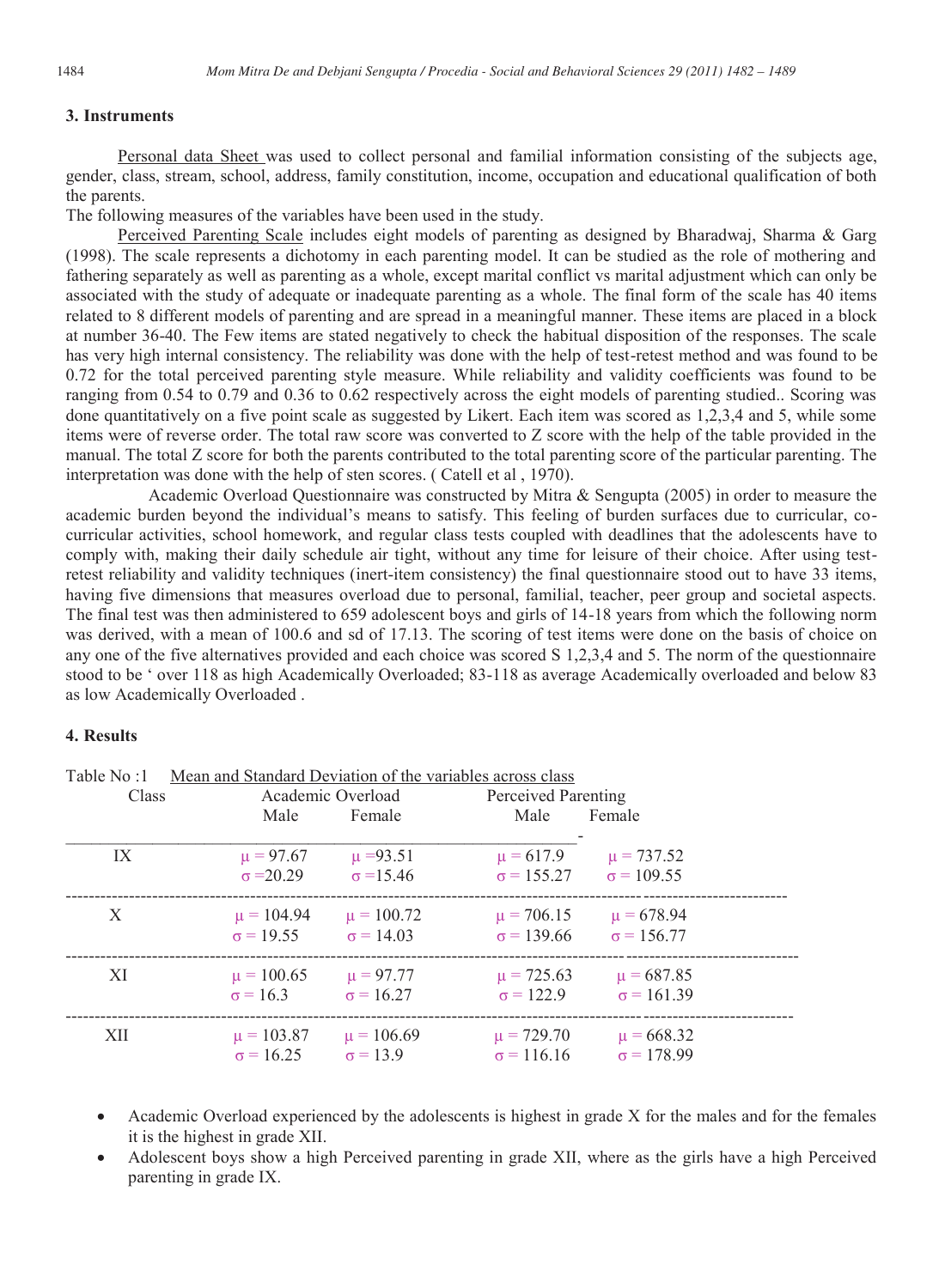## **FIG NO : 1**

## Mean Academic Overload





# Mean Perceived Parenting of males & females



### Table No : 2 Significance of Difference between the Means gender wise and grade wise

| Class                          |   | IХ    |   |             |            | ΧI    |                 | XII |  |
|--------------------------------|---|-------|---|-------------|------------|-------|-----------------|-----|--|
| Gender                         | M | F     | M | F           | M          |       | M               |     |  |
| Academic 97.8 93.4<br>Overload |   |       |   | 104.6 100.7 | 100.8 97.8 |       | $103.1$ $106.7$ |     |  |
| P Value                        |   | 0.290 |   | 0.345       |            | 0.411 | 0.314           |     |  |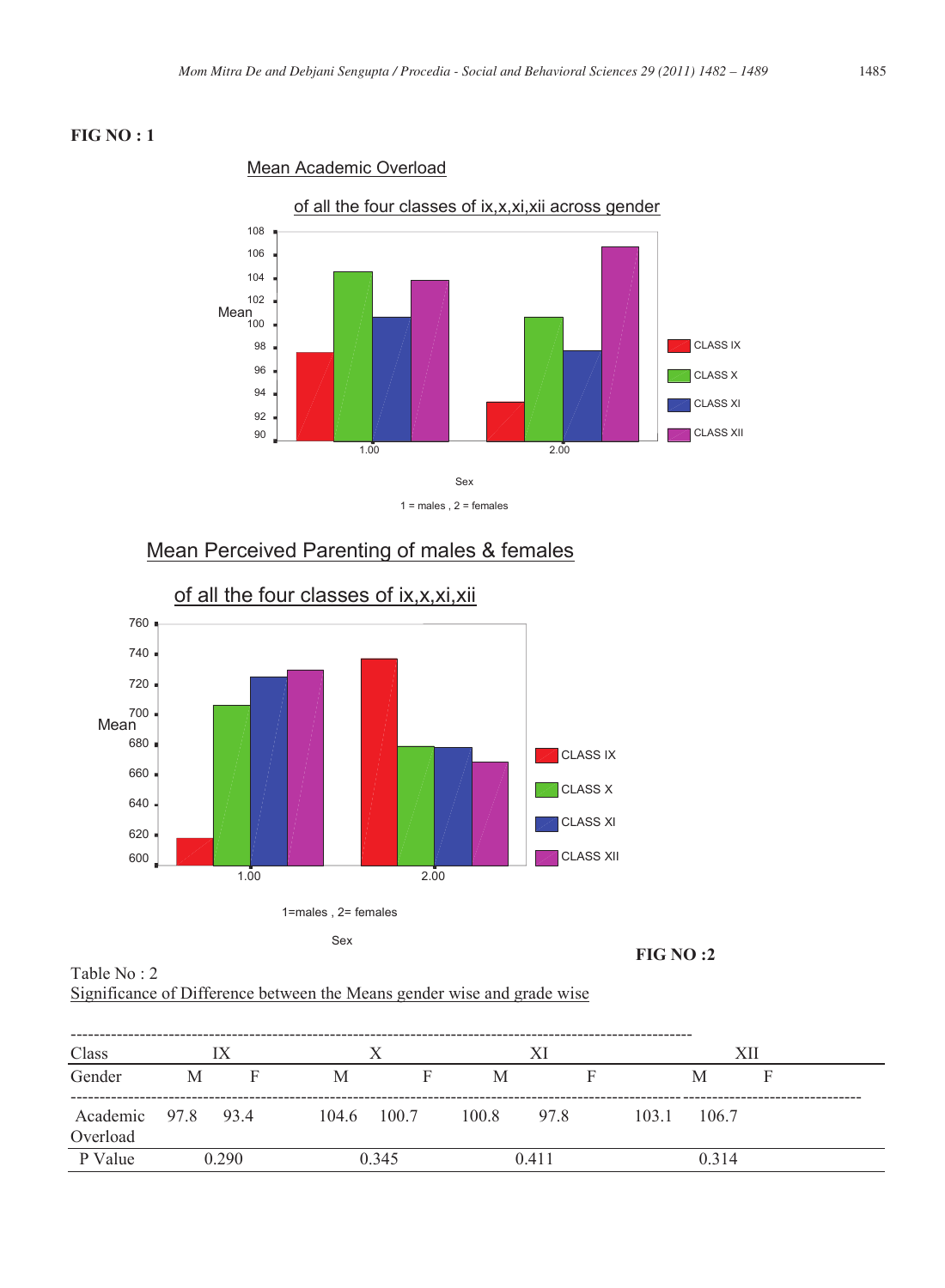| Perceived 633<br>Parenting |       | 738 | 715 | 679   | 733 | 688   | 731 | 697   |
|----------------------------|-------|-----|-----|-------|-----|-------|-----|-------|
| P Value                    | 0.001 |     |     | 0.299 |     | 0.155 |     | 0.311 |

Table  $No \cdot 3$ 

|      | <b>Correlation Table</b> |
|------|--------------------------|
|      | (A <sub>O</sub> )        |
| (PP) | $-0.013$                 |
|      | $P=0.819$                |

#### **5. Discussion**

 The statistical analysis of the data collected have shown that the level of academic Overload of the participants is within average limit, which has led to the rejection of the assumption that the mean Academic Overload scores of school children in the age 14-18 years would be above average. As the present day teenagers are academically overloaded with the deadlines that they have to meet regarding their assessments, tutorial classes and other out of school activities that they are engaged with. It seems that they are more than happy to get themselves involved in these various activities, as they use it as an outlet for the vent up emotions in a much more useful and a creative way. The adolescents of today are much more successful in handling their stressful situations; they are more confident and sure of themselves. (Mitra, 2007).

 Thinking positively and avoiding negative thoughts is a good strategy when trying to handle stress in any circumstance. (Aronowitz, 2005). The adolescents studied in the sample probably were more optimistic in nature, that helped them to process information efficiently, enhancing their self-esteem. It gave them a sense of controlling their environment. (Santrock, 2007), just like the way the importance of self-efficacy in coping was described by Albert Bandura.( 1997, 2001, 2004).

 Another important aspect that might have helped them, is the support of the parents they received , as is evident from the high level of Perceived Parenting. This is so because support from others is an important aspect of being able to cope with stress. (Wang  $& Yeh$ , 2005). Close and positive attachments to others like family members, friends, and mentor consistently help as buffer to stress in adolescent lives. (Seiffge-Krenke, 1995).

 Moreover Academic Overload scores of school children in the selected sample are within average range probably because the schools that have been considered for the study come under average to good schools, who are capable of instilling test taking skills, time management skills and good study techniques in their students. Moreover in an atmosphere of continuous and constant assessments and evaluations, they are more than used to taking tests, being a part and parcel of their everyday life, as a result of which they are more or less prepared with their regular studies leading to an insignificant level

of Academic Overload. This finding is completely in agreement with a few previous studies. (Balakrishna & Narasimha,1998 ; Ainslie et al, 1996)

 Findings of the present study also reveal positive parenting with its level being above average of the entire sample under study. Parents in the present study seem to be fairly open in their parenting style resulting in breaking the ice between their teenage son or daughter and be one of the most trusted companions. Such an attitude from the parental side, helped their teenager to perceive their parenting as positive. Although adolescence is a time for more peer attachment than parental, it is also a fact that forms and quality of relationships that develop with friends is an extension of the quality of relationships that has developed within the family. The parents of the participants under study are well educated and reside in a metropolitan city making it possible for such a trend. The people dwelling in a metropolitan city are exposed to a number of varied circumstances, the experiences of which are also varied. A city parent therefore exercises control to the extent to which it is needed, extending support, while allowing freedom at the same time, by not setting rigid standards unnecessarily. Such an atmosphere is bound to bring about high level of understanding and comfort between the two resulting in an above average Perceived Parenting score. (Mitra, 2007).

 The results obtained from fig 2 Show Perceived Parenting scores are highest in class xi and xii i.e. during mid or late adolescence, and lowest in early to mid adolescence i.e. grade ix and x. This could be as cognitive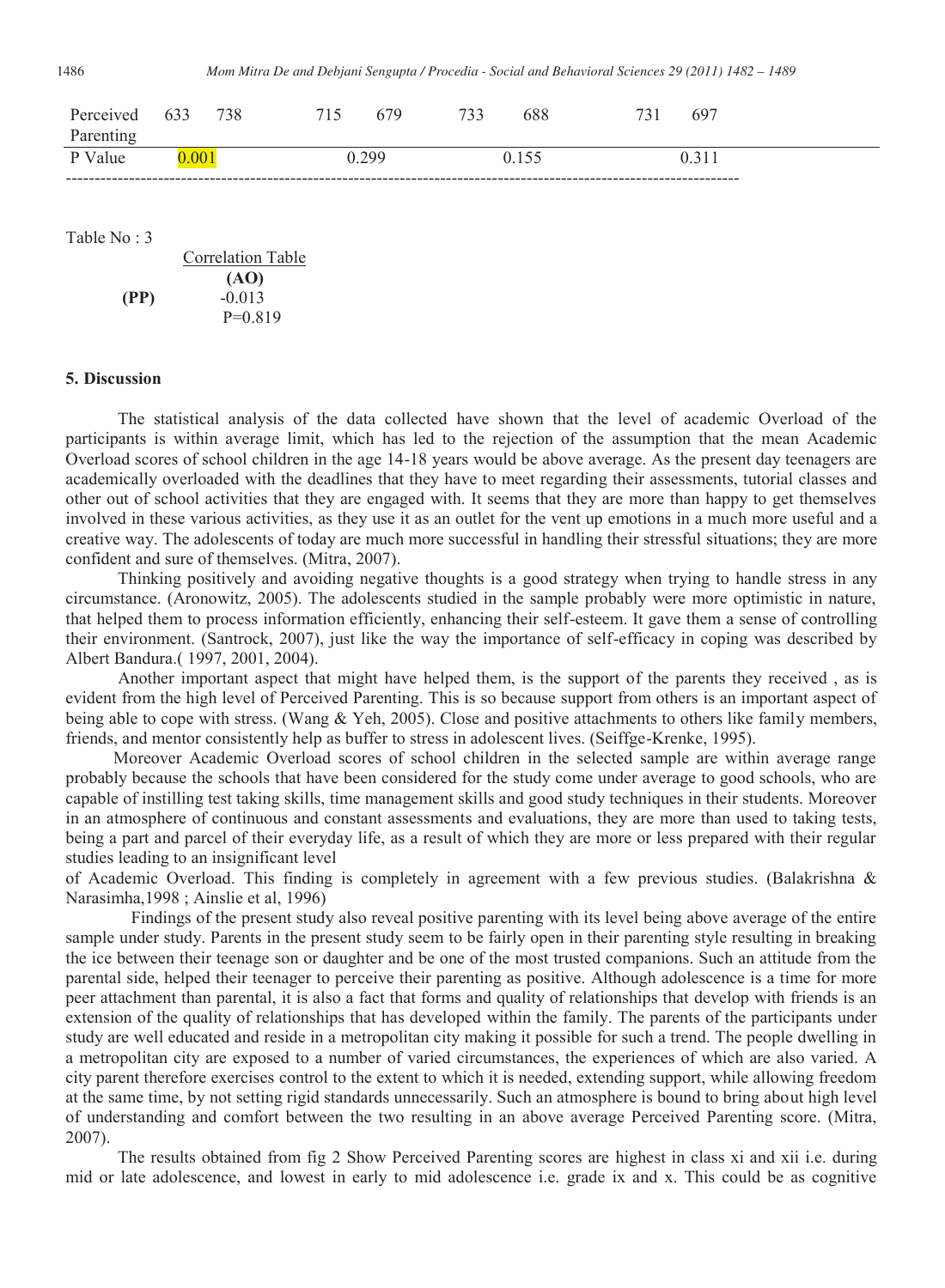models argue that the form and quality of relationship that develop with peers is an extension of the form and quality of relationship that has developed within the family.( Bowlby, 1969, 1997; Offer et al , 1981 ; Sullivan, 1953). At the same time we are aware that adolescence is seen as a phase where parental relationship becomes salient or even inhibitory as the individuals orient themselves to the world of their friends and peers. (Blos, 1979; Coleman, 1961; Douval & Adelson, 1966). It is also a time when the quality of peer attachments is just as important as quality parental relations to the adolescent psychological health and adjustment. (Armsden & Greenberg,1987; Batgor & Leadbetter, 1994; Goosens et al, 1998).During early to mid adolescence they become peer focused with friends

becoming preferable disclosure targets. (Guerrero & Afifi, 1995), but parents remain an important source of emotional support. It rather serves as a launching pad for adolescence to explore and develop a sense of self. (Sartor & Youniss, 2002). This attachment with parents continues through late adolescence, as they re-define themselves within the family context. (O'Koon, 1997). Probably these are the reasons behind the increased level of Perceived Parenting from mid to late adolescence.

 The fig 1 gives a vivid picture of the amount of Academic Overload experienced by the adolescents. The xth and the xiith graders experienced the maximum Academic Overload as these were the final classes, after completion of which they would be facing the board examinations. It is at the same time they need to prepare themselves for the entrance test to various professional, technical, vocational and science colleges as well. It is therefore but natural that they feel overloaded, than their juniors i.e. ixth and xith graders. Students are said to experience stress, when they are detached from this environment, allowing them to enjoy leisure time at a more satisfactory level. While they get stressed due to pressure as a result of competition and meeting deadlines. (Misra et al, 2000).

 The study also reveals the absence of gender bias on the mean scores of Academic Overload and Perceived parenting. The reason behind this could be the social setting in the metropolitan cities of India, which is based more on equilibrium, establishing equal dominance of girls and boys in many spheres during the early years of life. In an urban Indian setting a girl child in general gets equal opportunity regarding studies, exposure to games etc with an adolescent boy.

 The youth of India chase performance targets set by narrow definitions of success in academics or in their personal lives. As a result they start viewing success as "all "or 'none' leading them to be demoralized and Academically Overloaded. The present study contradicts the above notion by showing that they face more or less the same level of Academic Overload. Living in a metropolitan city has helped the parents of the participants to provide the same facility and social setting to their child irrespective of gender.

 The study also shows that parenting styles practiced in the cities do not differ with with respect to the gender of the child. Discrimination with respect to gender did not prevail in a urban cosmopolitan setting. the findings of the present study are in accordance with the findings of Misra, 2002 where no statistically significant difference was found in gender for Academic Overload. Parenting as perceived by the participants of the study has revealed an inverse relationship with the Academic overload experienced by them. This means that positive parenting helps to lower the level of Academic overload of the adolescents. Positive parenting or parental warmth helps to enhance the individual's self-concept. (Parish & Mc Clusky, 1992; Gecas, 1971,1972; Growe, 1980; Graybill, 1978; Hoelter & Harper, 1987; Holmbeck & Hill, 1986) which enhances one's ability to cope effectively with stress. (Abouserie, 1994). It is said that vulnerable self-esteem precedes the onset of stress. The experience of stress further lowers selfesteem. (Bagley&Young, 1990).

 Highly approving parents foster emotionally mature adolescents. (Sharma & Vaid, 2005). Moreover the parents of the samples in the study had some social position or the other. The higher the social position of the parents, the more the adolescent showed characteristics of self-direction. (Gerris et al, 1997) and ultimately contributed in lowering the level of Academic Overload incurred by the adolescents. Good parenting leading to a strong self-esteem helps the adolescent of today to be more organized, in which they have learnt the art of time management, to keep up with their out of school activities together with their studies, that do not leave them overloaded, infact they enjoy what they do.

#### **6. Implication**

 The study has thrown light into the marks of positive parenting on the self-image of the adolescent. It stresses on the individuation process that involves a delicate balance between freedom from and relatedness to parents. (Youniss & Smoller, 1985). It has emphasized a strong and healthy relation between the parent and the adolescent child, where the communication is and should be a two-way process. The study also has strong implications on the media reports of school students committing suicide. The results of the study show that the cause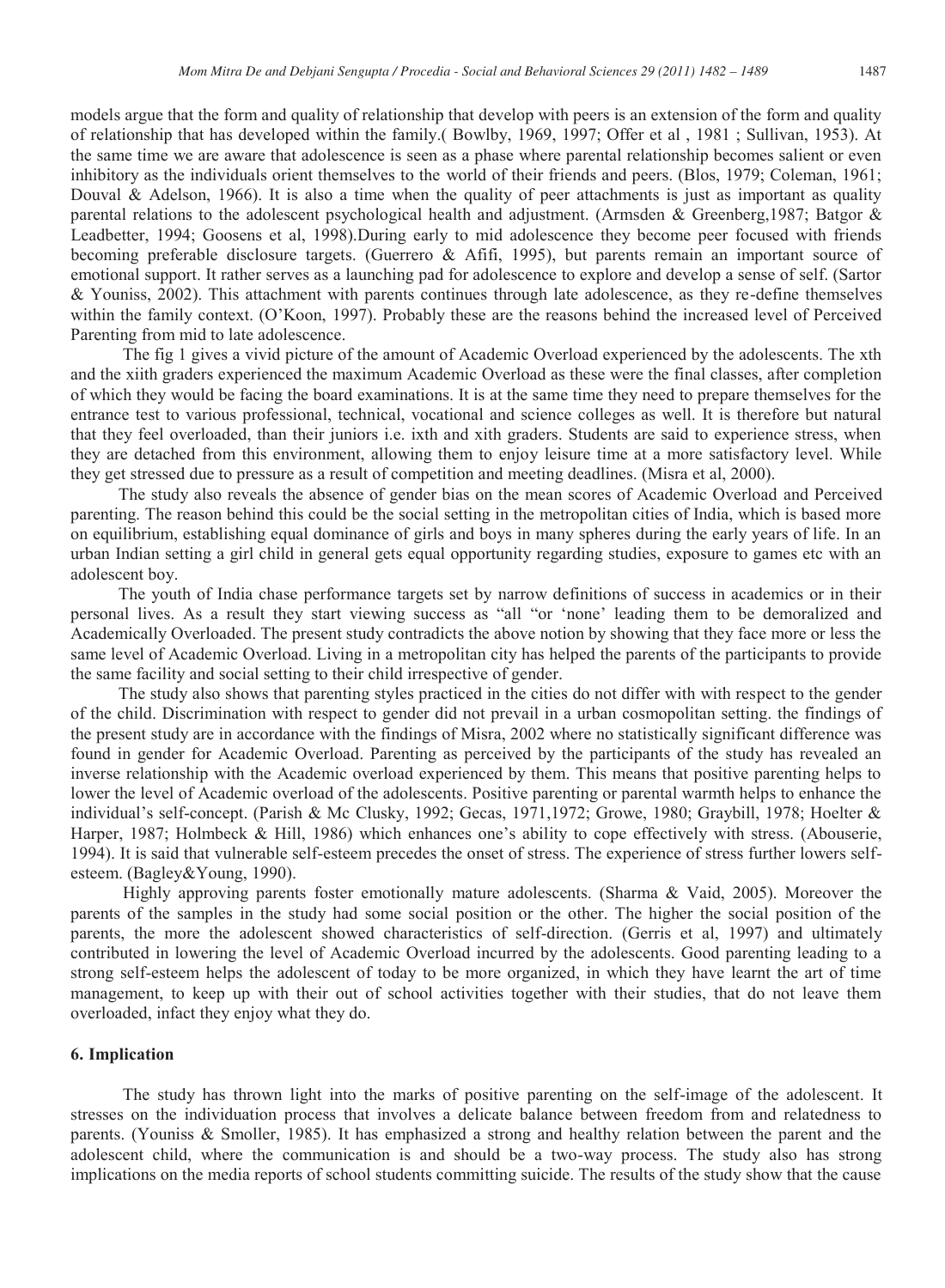for worry is still insignificant on the general population of India. One need not panic as it has not gone too far, but on the other hand we can act fast to undertake measures for its prevention in ways of effective parenting techniques and stress management.

References

Abouserie, R. (1994). Sources of levels of Stress in relation to locus of Control & Self-esteem in University Students. *Educational Psychology , 14*, 323-330.

Ainslie, R., & Shaffer, A. &. (1996). Mediators of Adolescent Stress in a college Preparatory Environment. *Adolescence, Winter* .

Armsden, G. G. (1987). The Inventory of parent and Peer attachment: Individual differences and their relationship to Psychological well-being in Adolescence. *Journal of Youth and Adolescence , 16*, 427-454.

Arnold, M. (1980). Emotions and Personality. In J. (. Adelson, *handbook of Adolescent Psychology.* New York: John Wiley and Sons Inc.

Aronowitz, S. (2005, Dec 25). Academic freedom : A Structural Approach. DOI:10.1111/j.1741- 5446.1985.00001.x.

Bagley, L. &Young ,L. (1990). depression, Self-Esteem and Suicidal behaviour as sequels of sexual abuse in childhood.research therapy. In M. &. Rotherby, *Child maltreatment : Expanding our Concepts og Helping.* Hillsdale, New Jersey: Erlbaum.

Balakrishnan, K. & Narasimha,R.G.V.L. (1998). *"Generation Next" Anxious yet confident about future.* Kolkata: the Times of India : Poll result.

Bandura, A. (1997). *self-Efficacy: The Exercise of Control.* New York: W.H. Freeman.

Bandura, A. (2001). *The Psi Cafe*. Retrieved March 2005, Retreived 2005, from http://www.psy.pdx.edu/psicafe/keytheorists/bandura.htm

Bandura, A. (2004). Self-Efficacy. In E. G. (eds), *The Concise corsini Encyclopedia of psychology & Behavioural Sciences.* (pp. 859-862). New York: Wiley.

Batgor, J.& Leadbetter, B.J. (1994). parental Attachment, Peer relations & Dysphoria in adolescence. In *Attachment in Adults : Clinical & developmental Perspectives.* (pp. 155-178). Guilford WY.

Bharadwaj, et. al. (1998). manual of Parenting Scale. Pankaj mapani 'Bal Niwas', taj basai, Agra, India.

Blos, P. (1979). *the adolescent passage : developmental issues.* New York: International university Press.

Bowlby, J. (1969). *Attachment & Loss* (Vol. 1). London: Pimlico.

Bowlby, J. (1997). *differences in Self-esteem development-twilight of girls self-esteem.* Sunday Times.

Cattel. et al. (1970). *handbook for the Sixteen Personality Factor Questionnaire(16PF). Champaign,IL.* Institute for Personality and Ability Testing

Coleman, J. (1961). *the Adolescent Society: The Social life of a Teenager and its Impact on Education.* New york: Basic Books.

Douval, E. & Adelson, J. (1966). *the Adolescent experience.* New york: Wiley.

Gerris. et al. (1997). The relatioship between Social Class and child rearing Behaviours: Parents perspectives taking Value orientations. *Journal of Marriage and Family* .

Goosens. Et al. (1998). Attachment Style and loneliness in Adolescence. *European journal of Psychology and Education* , 529-542.

Graybill, D. (1978). Ralationships of Maternal Child-rearing Behaviours to Children's Self-esteem. *Journal of Psychology , 100*, 45-47.

Growe, G.A. (1980). Parental Behaviour and Self-Esteem in Children. *Psychological Reports , 47*, 499-502.

Guerrero, L.K.& Afifi,A. (1995). What Parents don't Know: Topic Avoidance in parent-Child relationships. In J. &. Socha, *parents Children and Communication : Frontiers and Theory & research* (pp. 219-245). New Jersey. Mahwah.: lawrence Erlbaum Associates.

Hoelter, J. & Harper,L. (1987). Structural & Interpersonal Family influences on adolescent self-conception. *Journal of Marriage and the Family , 49*, 129-139.

Holmbeck, G.N. &Hill, J.P. (1986). A pathe analytic approach to the relations between parental traits and acceptance & adolescent adjustments. *Sex Roles , 15* (5/6), 315-334.

Misra. et al. (2000). Academic Stress of College students: Comparison of student & faculty perceptions. *College Student journal , June*.

Mitra De, M. & Sengupta D. (2007). the role of Test Anxiety, Academic Overload and Parenting Style on the Self-Concept of Adolescents. *PhD Thesis in Education from the University of Calcutta* . West Bengal, India.